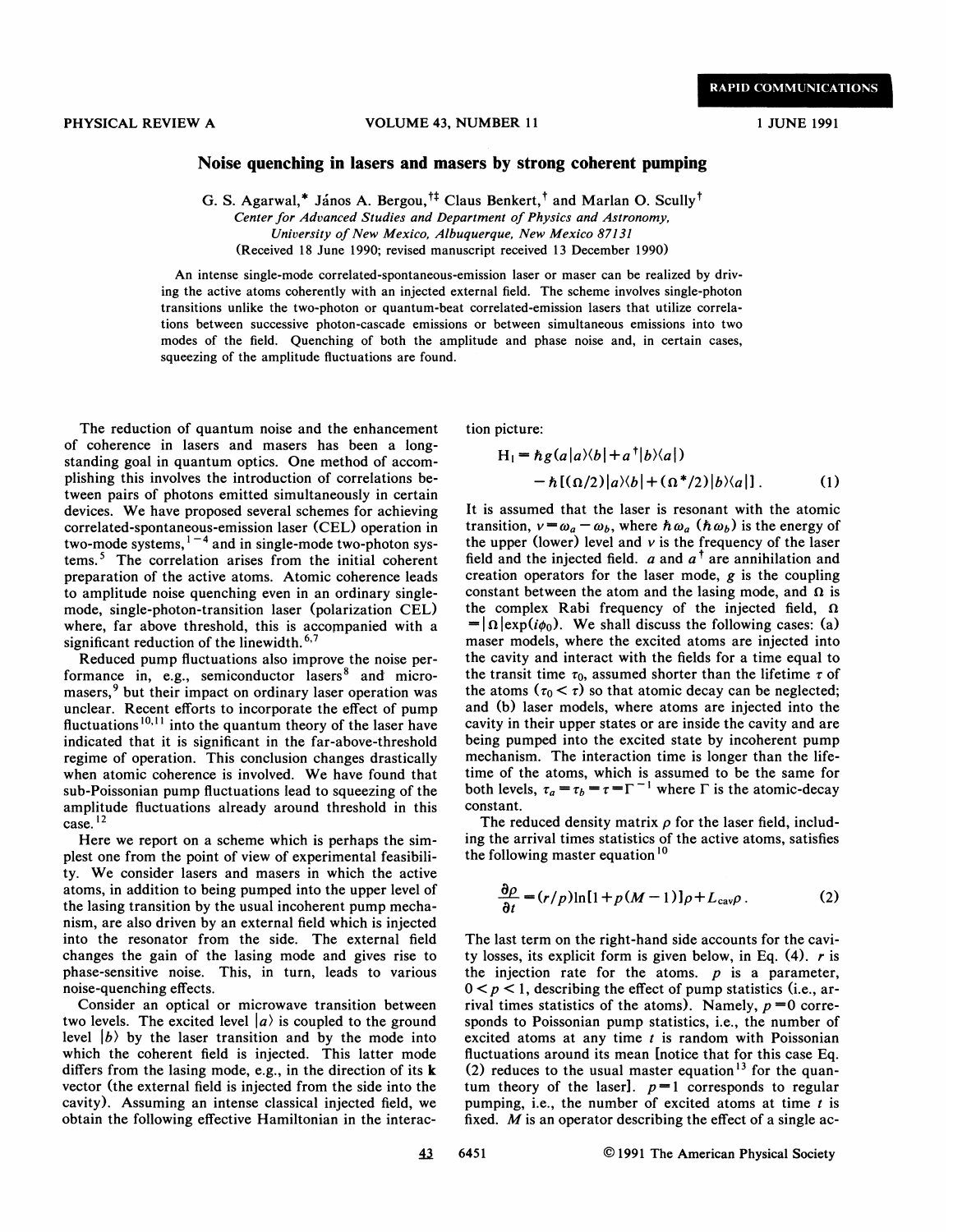**TABLE I.** The parameters  $a_i$   $(i = 1, ..., 4)$  and s of Eq. (4) for masers (left column) and lasers (right column).  $a_m = r(g_{\tau_0})^2$  is the maser gain expression and  $a_l = 2r(g/\Gamma)^2$  is the corresponding expression for laser gain, without injected signal.  $x_m = |\Omega| \tau_0$  is a dimensionless intensity parameter for the external field for the maser case,  $x_i = |\Omega|/\Gamma$  is a similar parameter for the laser case. In the expressions below  $p = 0$  corresponds to Poissonian-pump statistics,  $p = 1$  to regular pumping.

|                | Masers                                                                                                                       | Lasers                                                                                      |
|----------------|------------------------------------------------------------------------------------------------------------------------------|---------------------------------------------------------------------------------------------|
| $\alpha_1$     | $\frac{\alpha_m}{2}\left[\frac{1}{4}+\frac{\sin x_m}{2x_m}+\frac{\sin^2(x_m/2)}{x_m^2}-p\frac{\sin^4(x_m/4)}{x_m^2}\right]$  | $\frac{\alpha_l}{2} \left[ \frac{1 + 3x_l^2/4 + x_l^4/4 - px_l^2/8}{(1 + x_l^2)^2} \right]$ |
| a <sub>2</sub> | $\frac{\alpha_m}{2}\left[\frac{1}{4}-\frac{\sin x_m}{2x_m}+\frac{\sin^2(x_m/2)}{x_m^2}-p\frac{\sin^4(x_m/4)}{x_m^2}\right]$  | $\frac{\alpha_l}{2} \left[ \frac{3x_l^2/4 + x_l^4/4 - px_l^2/8}{(1+x_l^2)^2} \right]$       |
| $ a_3 $        | $\frac{\alpha_m}{2}\left \frac{1}{4}-\frac{\sin x_m}{2x_m}+\frac{\sin^2(x_m/2)}{x_m^2}+p\frac{\sin^4(x_m/4)}{x_m^2}\right $  | $\frac{\alpha_l}{2} \left[ \frac{3x_l^2/4 + x_l^4/4 + px_l^2/8}{(1+x_l^2)^2} \right]$       |
| $ a_4 $        | $\frac{\alpha_m}{2}\left[\frac{1}{4}+\frac{\sin x_m}{2x_m}-\frac{3\sin^2(x_m/2)}{x_m^2}+p\frac{\sin^4(x_m/4)}{x_m^2}\right]$ | $\frac{a_1}{2} \left[ \frac{x_1^4/4 - x_1^2/4 + px_1^2/8}{(1+x_1^2)^2} \right]$             |
| s              | $-rg\tau_0 \frac{\sin^2(x_m/2)}{x_m}$                                                                                        | $-r\frac{g}{2\Gamma}\frac{x_1}{1+x^2}$                                                      |

tive atom on the field. For the maser models the equation

$$
\rho(\tau) = \mathrm{Tr}_{\mathrm{atom}}[U(\tau)\rho_{\mathrm{atom}+\mathrm{field}}(0)U^{-1}(\tau)] = M(\tau)\rho(0)
$$
\n(3a)

defines the operator  $M = M(\tau)$ , where U is the evolution operator of the Hamiltonian (1). For the laser models  $\mathbf{M} = \mathbf{M}(\Gamma^{-1})$ , where

$$
M(\Gamma^{-1}) = \Gamma \int_0^\infty d\tau M(\tau) e^{-\Gamma \tau}, \qquad (3b)
$$

and the averaging with respect to the distribution  $P(\tau)$  $=\Gamma \exp(-\Gamma \tau)$  represents the effect of atomic decay.<sup>13</sup>

To study noise quenching it suffices to work out a linearized theory in terms of the cavity mode operators a and  $a^{\dagger}$  [terms up to  $O(g^2)$  in Eq. (2)]. However, the external field is treated to all orders. This is most easily accomplished if we introduce a second interaction picture where the external field (terms proportional to  $\Omega$ ) is eliminated from Eq.  $(1)$ .<sup>2</sup> Thus, starting from Eq.  $(2)$ , we obtain the master equation for the reduced density matrix for the cavity mode in the form:

$$
\frac{\partial \rho}{\partial \tau} = -\alpha_1 (aa^{\dagger} \rho - a^{\dagger} \rho a) - (\alpha_2 + \gamma)(a^{\dagger} a \rho - a \rho a^{\dagger})
$$
\n
$$
+ \alpha_3 (a^{\dagger} a^{\dagger} \rho - a^{\dagger} \rho a^{\dagger}) + \alpha_4 (\rho a^{\dagger} a^{\dagger} - a^{\dagger} \rho a^{\dagger})
$$
\n
$$
+ s [a^{\dagger}, \rho] + H.c.
$$
\n(4) and

This master equation will be valid to second order in g and to all orders in  $\Omega$ . In Eq. (4) the losses through the cavity mirrors are represented by the coefficient  $\gamma$ , and H.c. stands for Hermitian conjugate terms. The parameters  $a_i$  $(i = 1, \ldots, 4)$  and s are related to the properties of the atoms in Eq. (1) and the particular decay and pump mechanism. In general, they are given in terms of the two-time correlation functions of the atomic-dipole moment operators.<sup>14</sup> For our simple models of the maser and laser they can be brought to an explicit form by using

standard methods of the quantum theory of the laser.<sup>13</sup> In particular,  $\alpha_3 = |a_3| \exp(2i\phi_0)$ ,  $\alpha_4 = |a_4| \exp(2i\phi_0)$ , and s  $=|s| \exp(i\phi_0)$ . The resulting expressions are summarized in Table I.

In order to see the physical meaning of the various  $\alpha$ parameters, it is convenient to transform master Eq. (4) into a Fokker-Planck equation for the Glauber-Sudarshan P representation.<sup>13</sup> The result is

$$
\frac{\partial P}{\partial t} = -\frac{\partial}{\partial \alpha} \{ [s + (\alpha_1 - \alpha_2 - \gamma) \alpha + (\alpha_3 - \alpha_4) \alpha^* ] P \} + \frac{\partial^2}{\partial \alpha^2} (\alpha_3 P) + \frac{\partial^2}{\partial \alpha \partial \alpha^*} (\alpha_1 P) + \text{c.c.}
$$
 (5)

Clearly,  $\alpha_1$  ( $\alpha_3$ ) and  $\alpha_2$  ( $\alpha_4$ ) correspond respectively to phase-insensitive (phase-sensitive) gain and loss. Besides the usual phase-insensitive diffusion,  $a_1P$ , we also have a phase-sensitive diffusion term,  $\alpha_3 P$ , in Eq. (5).<sup>15</sup> On writing  $\alpha = r \exp(i\phi)$ , Eq. (5) can be converted to a differential equation for the phase and amplitude variables from which it is easy to obtain the phase-locking condiion.<sup>15</sup> It turns out that stable locking occurs for  $\phi = \phi_0$  $+\pi/2$ . Under the phase-locking conditions the diffusion coefficients for the phase and amplitude are given by

$$
D_{\phi\phi} = (a_0/4\tilde{n})(2a_1/a_0)[1+(\vert a_3\vert/a_1)] \tag{6}
$$

and

$$
D_{11} = (\alpha_0/4) (2\alpha_1/\alpha_0) [1 - (|\alpha_3|/\alpha_1)] \,. \tag{7}
$$

where  $\alpha_0 = \alpha_m$  for masers and  $\alpha_0 = \alpha_l$  for lasers.  $\tilde{n}$  denotes the mean number of photons. Its actual value, which also depends on the strength of the injected field, can only be determined from a nonlinear theory. Obviously,  $\alpha_0/4\tilde{n}$  $(\alpha_0/4)$  is of the same form as the phase (amplitude) diffusion coefficient without the injected external field. Thus, the main modification brought about by the injected field can be characterized by two parameters:  $2a_1/a_0$  and  $|\alpha_3|/\alpha_1$ . In Figs. 1-4 we show these quantities versus the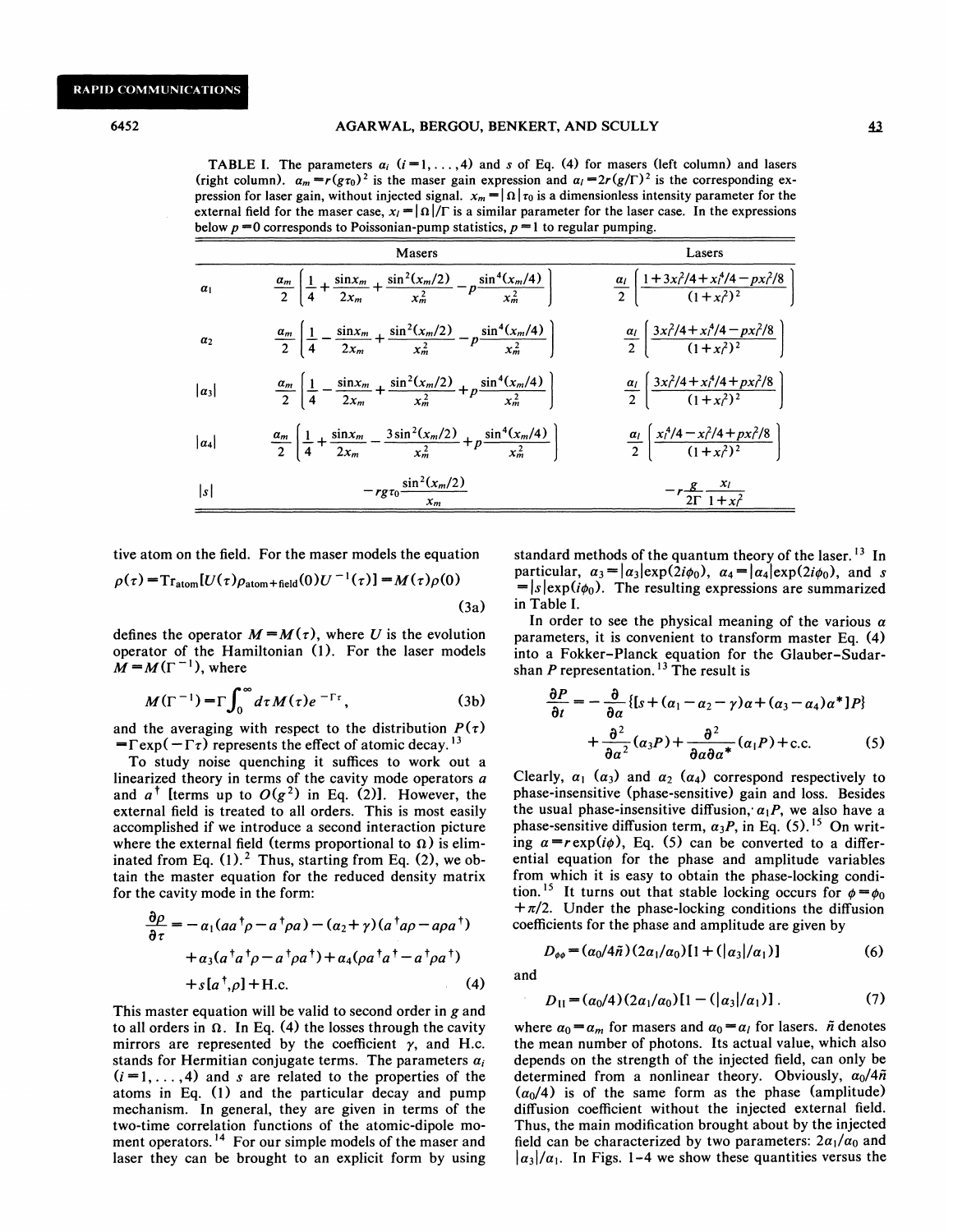dimensionless intensity parameter of the injected field  $x_m$  $(x_i)$  for the case of a maser (laser), respectively. Here  $x_m$  $(x<sub>l</sub>)$  is the Rabi frequency of the injected field times the interaction time  $\tau_0$  for the maser (lifetime  $\Gamma^{-1}$  for the laser).

These figures also exhibit the effect of pump statistics on the noise properties of masers and lasers. Figure <sup>1</sup> shows the case of a maser with regular pump  $(p=1)$ . The oscillatory character is associated with a finite number of Rabi oscillations during the transit time of the atoms hrough the maser cavity. Figure 2 shows the case of a laser with a regular pump  $(p=1)$ . We obtain a smooth behavior, since the Rabi oscillations are averaged out. Note that for the regular pump both the maser and laser models exhibit  $|\alpha_3|/\alpha_1 > 1$ , i.e., squeezing of the amplitude fiuctuations, for certain values of the external field. Figure 3 shows the case of a maser with a stochastic pump  $(p=0)$ , whereas Fig. 4 corresponds to a laser with a sto-Figure 3 shows the case of a maser with a stochastic pump chastic pump. Note the decrease of  $|a_3|/a_1$ . For the maser there is still a small part of the full intensity range where this quantity is larger than one and hence squeezing less than one and, hence, the stochastically pumped laser is possible. For the laser, however, this quantity is aldoes not exhibit squeezing.

From the table the explicit expressions of the phase and amplitude diffusion coefficients for the various schemes can be obtained. In particular

$$
D_{\phi\phi}^{(m)} = (a_m/4\tilde{n})\left[\frac{1}{2} + 2\sin^2(x_m/2)/x_m^2\right]
$$
  
= 
$$
\begin{cases} a_m/4\tilde{n} & \text{if } x_m \to 0, \\ a_m/8\tilde{n} & \text{if } x_m \gg 1, \end{cases}
$$
 (8)

and

$$
D_{\text{II}}^{(m)} = (\alpha_m/4) [\sin x_m / x_m - 2p \sin^4(x_m/2) / x_m^2]
$$
  
= 
$$
\begin{cases} \alpha_m/4 & \text{if } x_m \to 0, \\ 0 & \text{if } x_m \gg 1, \end{cases}
$$
 (9)



FIG. 1. The parameters  $2a_1/a_0$  (solid line) and  $|a_3|/a_1$ (dashed line) as a function of the dimensionless intensity parameter  $x_m = |\Omega| \tau_0$  for the case of a maser with regular injection eter  $x_m = |\Omega| \tau_0$  for the case of a maser with regular injection<br>( $p=1$ ). Here  $|\Omega|$  is the Rabi frequency of the injected field and  $\tau_0$  is the transit time. The scale on the left-hand side (righthand side) is for the solid line (dashed line).



FIG. 2. Same parameters as in Fig. 1 as a function of the dimensionless intensity parameter  $x_i = |\Omega|/\Gamma$  for the case of a aser with regular injection  $(p=1)$ . Here  $\Gamma$  is the atomic-decay constant (for simplicity assumed to be the same for both levels). Note that the scale in the laser case is the same for both curves.

for the maser and

$$
D_{\phi\phi}^{(l)} = (a_l/4\tilde{n})(1 + x_l^2/2)/(1 + x_l^2)
$$
  
= 
$$
\begin{cases} a_l/4\tilde{n} & \text{if } x_l \to 0, \\ a_l/8\tilde{n} & \text{if } x_l \gg 1, \end{cases}
$$
 (10)

and

$$
D_{\text{II}}^{(j)} = (\alpha_l/4)(1 - px_l^2/4)/(1 + x_l^2)^2
$$
  
= 
$$
\begin{cases} a_l/4 & \text{if } x_l \to 0, \\ 0 & \text{if } x_l \gg 1, \end{cases}
$$
 (11)

for the laser. These expressions summarize our findings. For vanishing intensity of the injected field they reduce to the corresponding expressions for lasers and masers without an injected field. For very high intensities they reproduce the very far-above-threshold behavior of lasers and masers (asymptotical vanishing of the amplitude



FIG. 3. Same as Fig. 1 for the case of a maser with stochastic pump  $(p=0)$ .